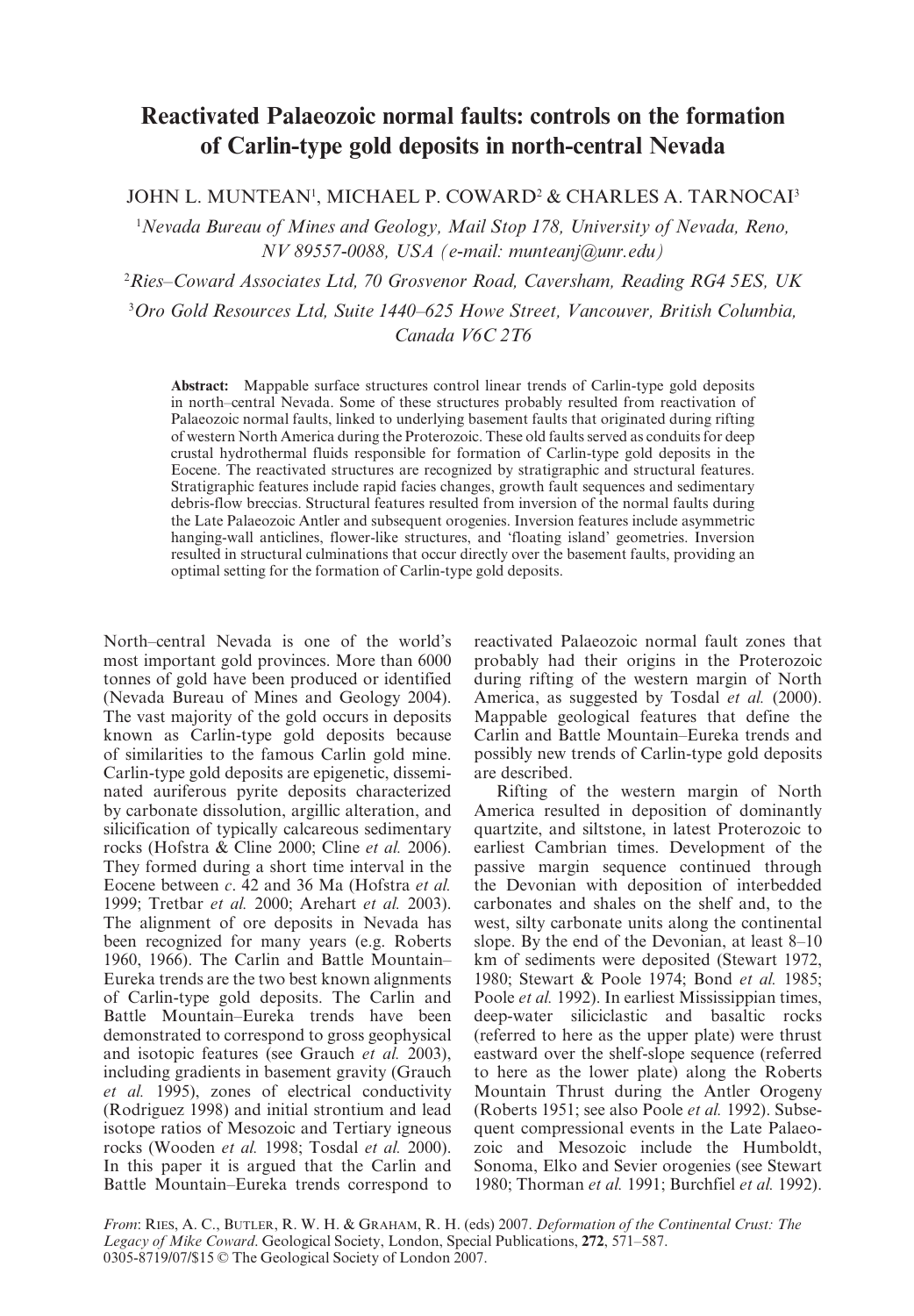

**Fig. 1.** Shaded relief map of north–central Nevada showing locations of Carlin-type gold deposits and Palaeozoic normal faults identified in this study. The corresponding numbers refer to the list in Table 3. The dashed line delimits the area that was analysed for this study. For reference, the continuous lines outline counties in north–central Nevada.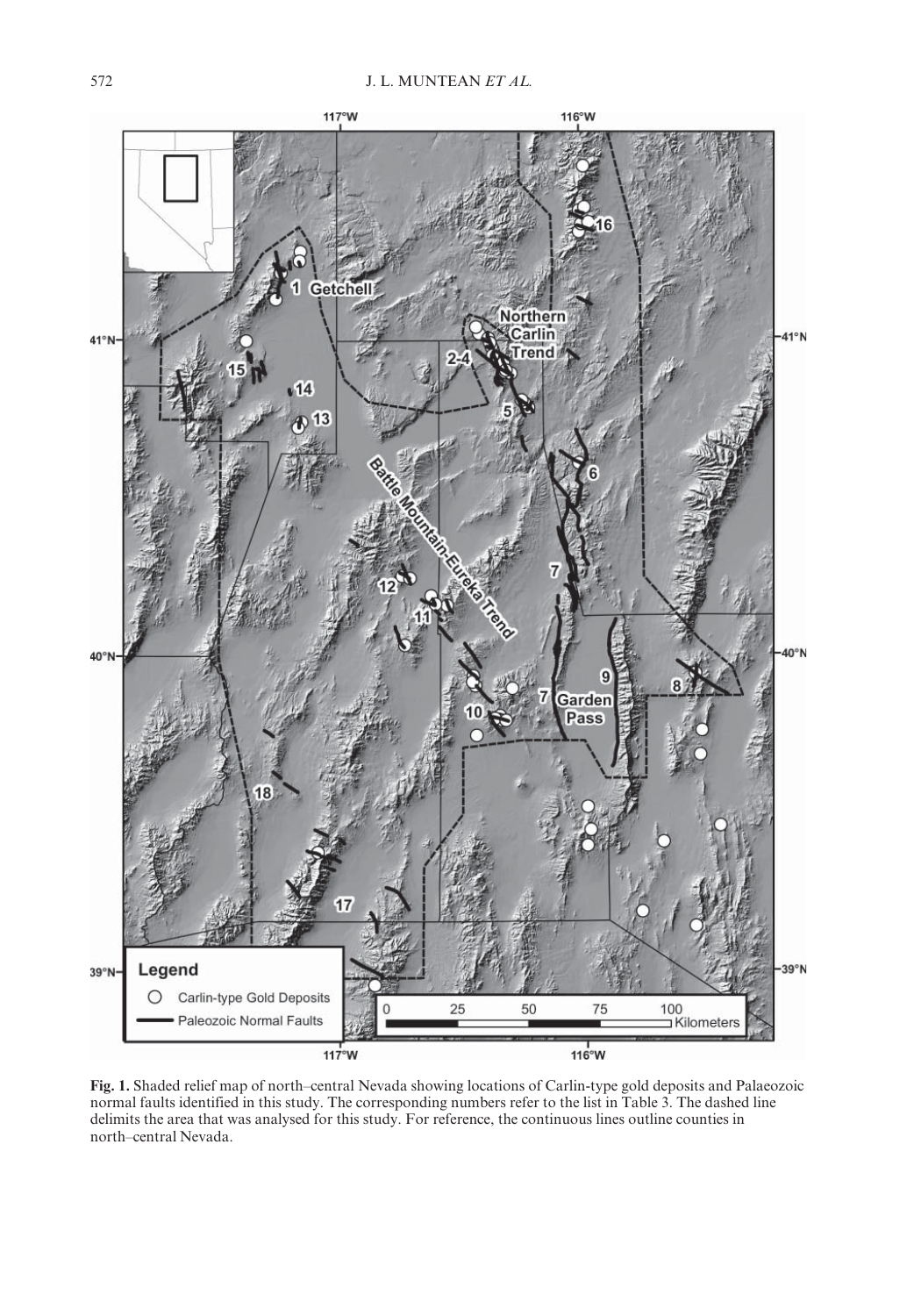In the Eocene, north–central Nevada experienced an abrupt shift in tectonic activity from compression to extension and renewed magmatism (see Burchfiel *et al.* 1992; Christiansen & Yeats 1992; Cline *et al.* 2005).

Typically, 'thin-skinned' fold and thrust features that formed during the Late Palaeozoic and Mesozoic orogenies have been described in Nevada (see Stewart 1980). However, inversion of Proterozoic extensional faults during the Late Mesozoic–Early Tertiary Laramide Orogeny has been documented to the east in the Rocky Mountains (e.g. Davis 1978; Marshak *et al.* 2000). 'Thick-skinned' deformation and inversion features, which are typical of deformed cratonic margins worldwide (see Coward 1994), have been only rarely described for Nevada in the literature (e.g. Carpenter *et al.* 1993; Tosdal 2001; Cline *et al*. 2005). Yigit *et al.* (2003) suggested that Palaeozoic normal faults may have controlled gold mineralization in the Gold Bar district in Nevada. However, they interpreted fault-propagation folds and thrust faults, with imbricate splay geometries in the Gold Canyon deposit, to have developed over the tips of major low-angle thrust faults rather than by inversion of a high-angle Palaeozoic normal fault (Yigit *et al.* 2003, fig. 15). A major goal of this paper is to present evidence consistent with inversion and 'thick-skinned' deformation in several localities throughout north–central Nevada. The other goal of the paper is to present a spatial relationship between Palaeozoic normal faults and the location of Carlin-type gold deposits and argue that the faults served as the main conduits for deep auriferous hydrothermal fluids, sourced from the middle to lower crust.

## **Evidence for Palaeozoic normal faults in north–central Nevada**

Based on analysis of published geological maps, field checks, mine visits, review of literature and local detailed mapping, evidence has been found for Palaeozoic normal faults throughout north–central Nevada (Fig. 1). In addition to typical methods of dating earliest movement on structures (offset of units of known age, stratigraphic superimposition), we identified both stratigraphic features (Table 1) and features of fault inversion (Table 2) that suggest the presence of Palaeozoic normal faults.

Features of fault inversion include characteristic fold and fault geometries that form when normal faults are reactivated during compressional orogenies, as summarized by

**Table 1.** *Sedimentary and stratigraphic relationships used to recognize Palaeozoic normal faults*

- (1) Thickening, thinning or abrupt facies changes in Palaeozoic rocks, especially towards faults
- (2) Growth fault sequences
- (3) Sedimentary breccias with linear boundaries
- (4) Reefs or other shallow carbonate sequences forming on the top of tilted fault blocks
- (5) Syngenetic barite or sulphide occurrences in the lower plate of the Roberts Mountains Thrust
- (6) Local absences of widespread stratigraphic units

**Table 2.** *Inversion and other structural features used to recognize Palaeozoic normal faults*

- (1) Fault propagation folds: fold geometries that involve long, gently dipping backlimbs and short, steep forelimbs
- (2) Monoclines
- (3) Related kinematics between folds and high-angle faults
- (4) 'Flower structures': radiating arrays of faults in the steep forelimb area that root on a master fault (wedge-shaped in section) and are subparallel in trend to the axial plane of the associated anticline (5) Footwall shortcut thrust faults
- (6) 'Floating-island' geometries
- (7) Narrow zones of anomalously trending fold axes within a thrust terrain
- (8) Refolded or non-cylindrical folded upper plate rocks
- (9) Folded thrust faults
- (10) Zones of upright to inclined, tight to isoclinal folds in rocks that otherwise have recumbent or open folds
- (11) High-angle reverse faults
- (12) Folds with anomalous vergence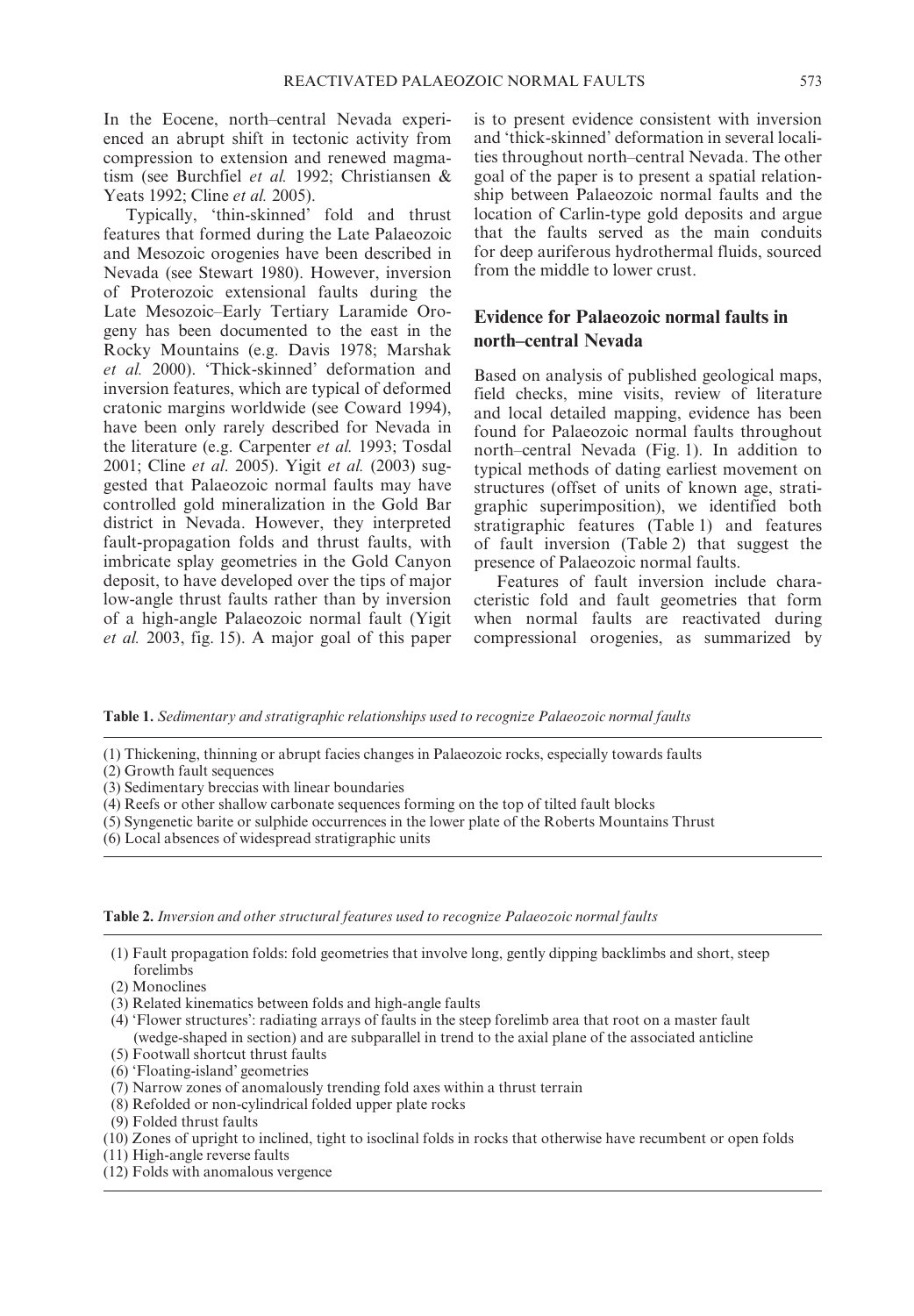Williams *et al.* (1989) and Coward (1994). The development of such geometries is schematically illustrated in Figure 2. First, normal faulting results in the formation of a synrift growth sequence (C in Fig. 2a) overlying pre-rift basement and sediments (A and B in Fig. 2a), followed by later deposition of post-rift sediments (D and E in Fig. 2a). During compression, reverse reactivation of the original normal fault causes development of an asymmetric hangingwall anticline, which forms where hanging-wall rocks are displaced from the original normal fault onto a new higher level along a more gently dipping thrust (Fig. 2b). The synrift growth sequence is folded into a characteristic harpoon shape. The hanging wall anticline in the post-rift sediments has the characteristics of a fault propagation fold. The shortcut thrust may splay



**Fig. 2.** Schematic cross-sections showing idealized geometries that develop during inversion of a normal fault. (**a**) Normal faulting, deposition of synrift growth sequence (C) over basement (A) and pre-rift sediments (B), and later deposition of post-rift sediments (D, E). (**b**) Inversion and formation of thrust splay and hanging-wall anticline. (**c**) Later extension and formation of 'floating island'. Modified partly from Williams *et al.* (1989).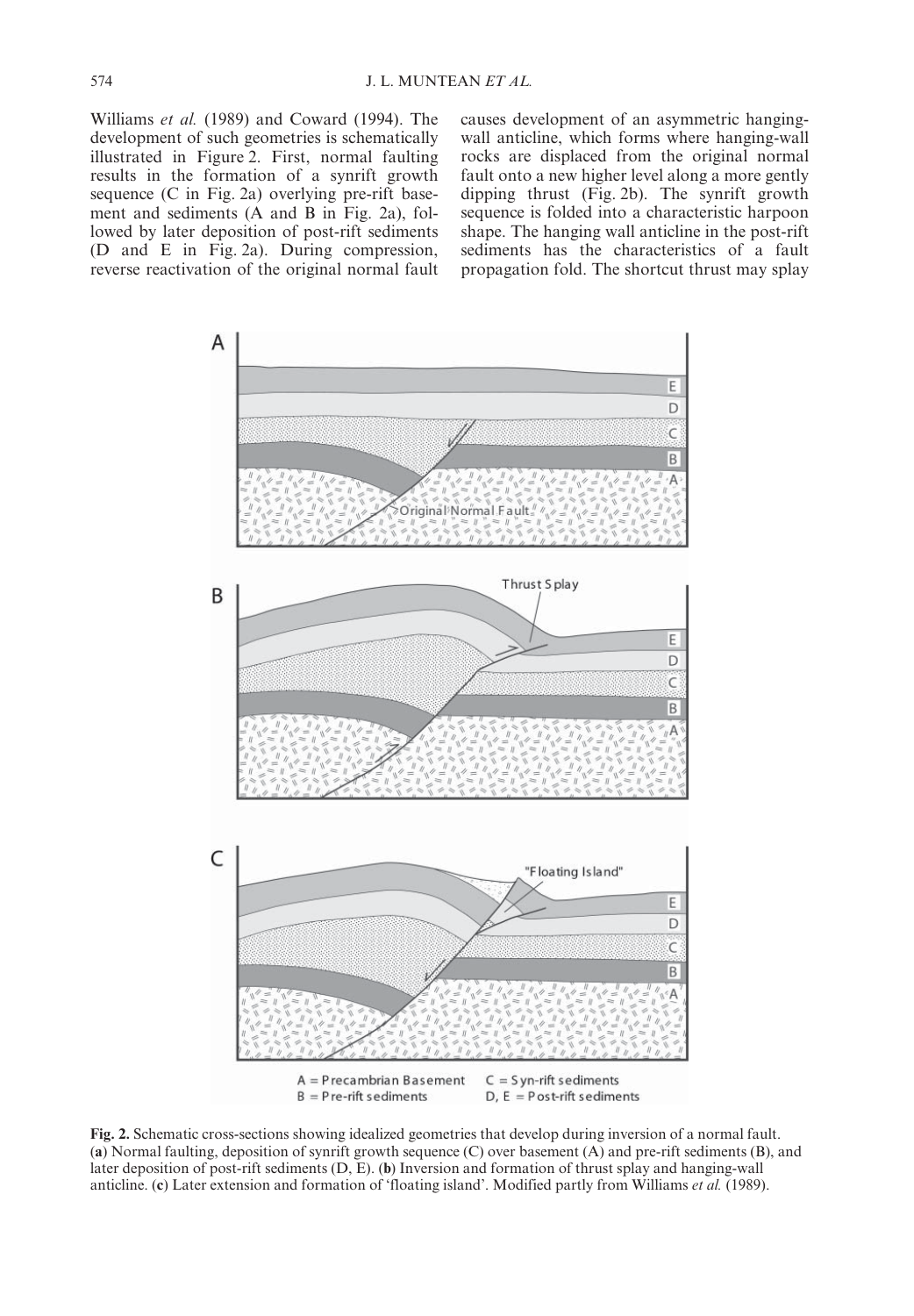|                                                                        | Table 3. Interpreted Palaeozoic and older normal faults                                                                                                                                                                                                                                                                                                                                                                                                                                                                                                                                                                                                                                                                                                                                                                                                                                                                                                                                                                                                                                                        |                                                                                                                                       |
|------------------------------------------------------------------------|----------------------------------------------------------------------------------------------------------------------------------------------------------------------------------------------------------------------------------------------------------------------------------------------------------------------------------------------------------------------------------------------------------------------------------------------------------------------------------------------------------------------------------------------------------------------------------------------------------------------------------------------------------------------------------------------------------------------------------------------------------------------------------------------------------------------------------------------------------------------------------------------------------------------------------------------------------------------------------------------------------------------------------------------------------------------------------------------------------------|---------------------------------------------------------------------------------------------------------------------------------------|
| Locality                                                               | Evidence                                                                                                                                                                                                                                                                                                                                                                                                                                                                                                                                                                                                                                                                                                                                                                                                                                                                                                                                                                                                                                                                                                       | References                                                                                                                            |
| (1) Getchell-Twin Creeks                                               | were deposited along a monocline, inferred to have formed during extensional reactivation of a buried<br>(4) Conelea Anticline at Twin Creeks interpreted to be an inversion-related fault-propagation fold that<br>(2) NNW-trending faults (e.g. Getchell Fault) show local folded growth features in their hanging walls,<br>linear N70°W boundary to a sequence of sedimentary debris-flow breccias and basalts that<br>zone of tight, symmetrical NNW-trending folds in the Etchart Limestone in the hanging<br>Getchell Fault and contains abundant quartzite pebble conglomerate layers that were probably<br>(5) Pennsylvanian-Permian Etchart Limestone is substantially thicker in the hanging wall of the<br>derived during fault growth from Cambrian-Ordovician quartzite in the footwall<br>was truncated during emplacement of Roberts Mountain Allochthon<br>(3) Local occurrences of sedimentary exhalative sulphide occurrences<br>wall of the parallel west-dipping Midway Fault<br>high-angle WNW-trending normal fault<br>as interpreted from seismic sections<br>(6) Narrow<br>(1) Abrupt | Bloomstein et al. 1991; this study<br>1998; Placer Dome Exploration<br>Breitt et al. 2005; Stenger et al.<br>staff, Pers comm., 1999; |
| (2) Carlin trend (general)                                             | anomalous fold axes: fold axes in lower and upper plate rocks trend NW within the Carlin<br>trend and trend NE outside the Carlin trend<br>$(1)$ Zone of                                                                                                                                                                                                                                                                                                                                                                                                                                                                                                                                                                                                                                                                                                                                                                                                                                                                                                                                                       | Evans & Theodore 1978                                                                                                                 |
| Post-Gen Fault System;<br>northern Carlin trend<br>$(3)$ NS°E to N35°W | (1) Asymmetric anticlines with fold axes parallel to the Post-Gen Fault System, including the Tuscarora<br>(4) Abundant debris-flow breccias, especially those surrounding the pillar-shaped biohermal Bootstrap<br>(3) Reverse faults (e.g. Ridge Fault) and normal faults with reverse drag features (e.g. J series faults)<br>Spur and Post Anticlines; these anticlines precede emplacement of the 158 Ma Goldstrike Stock<br>(2) Shortcut thrust, west-verging asymmetric Ernie Anticline and 'floating island' at Rodeo<br>Limestone forming at top of tilted fault block in footwall of Post Fault at Meikle<br>(5) Lower plate Devonian sedimentary exhalative sulphide occurrences                                                                                                                                                                                                                                                                                                                                                                                                                    | Armstrong et al. 1998; Emsbo et al.<br>1999; Moore 2001; Volk et al.<br>Leonardson & Rahn 1996:<br>2001; this study                   |
| northern Carlin trend<br>$(4)$ N60-70°W faults;                        | limestones of the Devonian Bootstrap Limestone to the north and debris-flow breccias and laminated<br>(4) Abrupt facies boundary extending N60-70°W from Meikle between shelf biohermal and ooloidal<br>(2) Betze Anticline does not involve rocks higher in the section than the lower half of the Devonian<br>slope carbonates of the time-equivalent Popovich Fm to the south that strongly suggests<br>(1) Asymmetric N60-70°W anticlines (West Bazza and Betze Anticlines)<br>(3) West Bazza flower structure<br>Rodeo Creek Fm                                                                                                                                                                                                                                                                                                                                                                                                                                                                                                                                                                           | Armstrong et al. 1998; Lauha 1998;<br>Leonardson & Rahn 1996;<br>Griffin 2000; Moore 2001;<br>Bettles 2002                            |
| (5) Gold Quarry<br>$(6)$ Rain                                          | the Rain Fault, that cut the fold and thrust belt; the Mississippian normal faults were inverted during<br>Antler fold and thrust belt as well as N60-70°W-striking Early Mississippian normal faults, including<br>sequence, was deposited on a paleosurface that bevelled different levels of the Early Mississippian<br>late Palaeozoic(?) southward-directed shortening as steeply to moderately dipping reverse faults<br>(1) Late Mississippian to Early Pennsylvanian Tonka Fm, which is part of the post-Antler overlap<br>structure with radiating array of faults that results in a 'floating island' geometry<br>(1) N50°W Good Hope reverse fault, interpreted here to be the result of inversion<br>synsedimentary Devonian faulting<br>(2) Flower                                                                                                                                                                                                                                                                                                                                                | Williams et al. 2000; Tosdal 2001;<br>Harlan et al. 2002<br>Cline et al. 2005                                                         |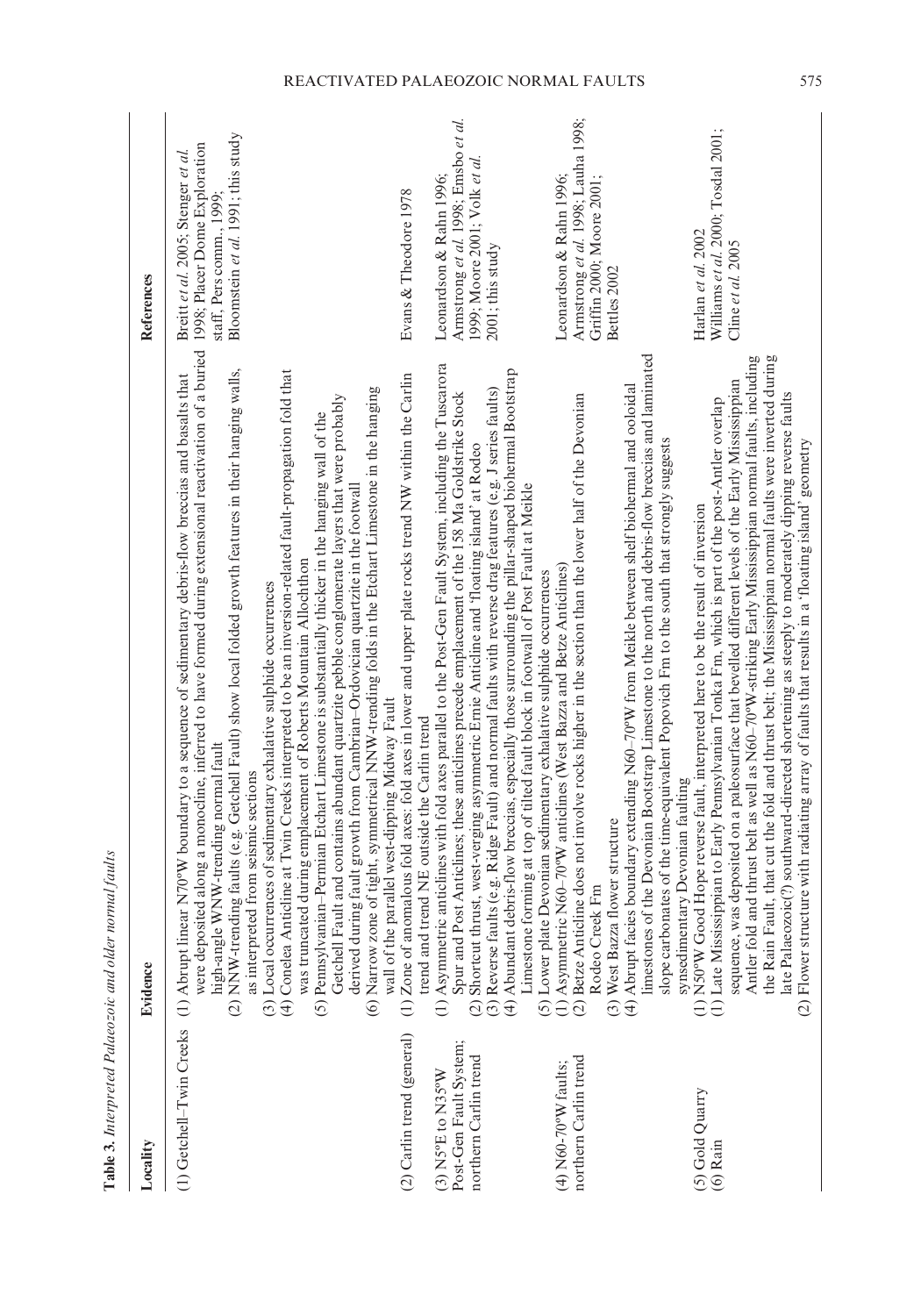| <b>Table 3.</b> Continued              |                                                                                                                                                                                                                                                                                                                                                                                                                                                                                                                                                                                                                                                                                                               |                                                                     |
|----------------------------------------|---------------------------------------------------------------------------------------------------------------------------------------------------------------------------------------------------------------------------------------------------------------------------------------------------------------------------------------------------------------------------------------------------------------------------------------------------------------------------------------------------------------------------------------------------------------------------------------------------------------------------------------------------------------------------------------------------------------|---------------------------------------------------------------------|
| Locality                               | Evidence                                                                                                                                                                                                                                                                                                                                                                                                                                                                                                                                                                                                                                                                                                      | References                                                          |
| (7) Piñon and Sulfur<br>Springs Ranges | al removal of Devonian Devil's Gate Limestone and exhumation of the Devonian Telegraph<br>(3) Asymmetric anticlines with NS°E-N2S°W-trending fold axes that fold the Roberts Mountain thrust<br>Canyon Fm as a result of asymmetric, high-angle fault propagation folds, prior to emplacement of<br>which are in hangingwall of high-angle fault with quartzites of the Devonian Oxyoke Canyon Fm<br>Presence of carbonate debris-flow breccias locally in the lower plate Devonian Telegraph Canyon<br>sourced angular quartzite fragments in conglomerate of the Permian Garden Valley Fn,<br>Fm dolomites, near Union Pass<br>Roberts Mountain Allochthon<br>$(1)$ Erosion<br>(4) Locally<br>$\widehat{c}$ | Carlisle & Nelson 1990; Carpenter<br><i>et al.</i> 1993; This study |
| (8) Bald Mountain                      | WNW distribution of: (a) Mississippian Diamond Peak Fm conglomerate facies, (b) Pennsylvanian<br>reef facies, (c) multiple facies transitions in the Permian Arcturas Fm, and (d) Permian<br>Mountain Stock; Cambrian-Ordovician strata in the anticline have lateral facies changes to<br>Asymmetric N50-60°W anticline along northeastern flank of NW-aligned late Jurassic Bald<br>Carbon Ridge platform facies, from the Diamond Mountains to the Butte Range<br>in the footwall, near Garden Pass<br>carbonate debris-flow breccias<br>NNE-trending reverse faults<br>Ely Fm<br>$\widehat{\Xi}$<br>$\widehat{\mathcal{C}}$<br>$\widehat{c}$                                                              | Cox & Otto 1995; Nutt et al. 2000;<br>This study                    |
| (9) Diamond Range                      | (1) Thick Permian conglomerates are interpreted to be recording Permian extension<br>(2) Overturned asymmetric anticline-syncline pairs                                                                                                                                                                                                                                                                                                                                                                                                                                                                                                                                                                       | Nolan et al. 1971; This study                                       |
| (10) Roberts Mountains                 | (2) Flower structures in the steep forelimb of the NW-trending asymmetric anticline in Gold Canyon<br>(1) Asymmetric NW-trending anticlines that fold the Roberts Mountain thrust<br>open pit                                                                                                                                                                                                                                                                                                                                                                                                                                                                                                                 | Murphy et al. 1978; Yigit et al.<br>2003; This study                |
| $(11)$ Cortez                          | (1) Both WNW and NNW-trending asymmetric anticlines that fold the Roberts Mountain thrust in the<br>1000 m of Cambrian and Ordovician stratigraphy is missing (Cambrian Dunderberg and Windfall<br>(2) Ordovician Eureka Quartzite unconformably overlies the Cambrian Hamburg Dolomite; nearly<br>(3) Transverse WNW-trending anticline associated with Gold Bar satellite gold deposits<br>Fms, Ordovician Pogonip Group)<br>hanging wall of the Cortez Fault                                                                                                                                                                                                                                               | Gilluly & Masursky 1965;<br>Ross 1977; This study                   |
| (12) Pipeline-Gold Acres               | (3) Narrow zone of tight N50–60°W folds along the northern margin of Gold Acres west of Pipeline<br>(3) West-verging recumbent folds in Horse Canyon open pits, interpreted to be anticlines related to<br>(1) N15-30°W-trending asymmetric, east-verging anticline just west of the Pipeline open pit<br>shortcut thrusts in the footwall of the NNW-trending Horse Canyon fault zone<br>(2) N50-60°W folds in low-angle shear zone that hosts Pipeline<br>open pi                                                                                                                                                                                                                                           | Foo et al. 1996a,b; Wrucke, 1974;<br>This study                     |
| $(13)$ Marigold                        | Abrupt lateral facies changes including thick hanging-wall sedimentary breccias in Pennsylvanian Edna Mtn Fm., which thin away from NNW-trending faults<br>(1) Truncation of NNW-trending high-angle normal faults by Golconda Thrust (Early Triassic) in<br>the 8 South open pit<br>$\widehat{c}$                                                                                                                                                                                                                                                                                                                                                                                                            | Marigold mine staff, pers. comm.,<br>1999; McGibbon & Wallace 2000  |
| $(14)$ Lone Tree                       | (1) Conglomerates of the Pennsylvanian Battle Fm with clasts of quartzite thin considerably away<br>from Lone Tree Hill, which is composed of quartzite of the Ordovician Valmy Fm                                                                                                                                                                                                                                                                                                                                                                                                                                                                                                                            | Lone Tree mine staff, Pers. comm.<br>1999                           |

## 576 J. L. MUNTEAN *ET AL.*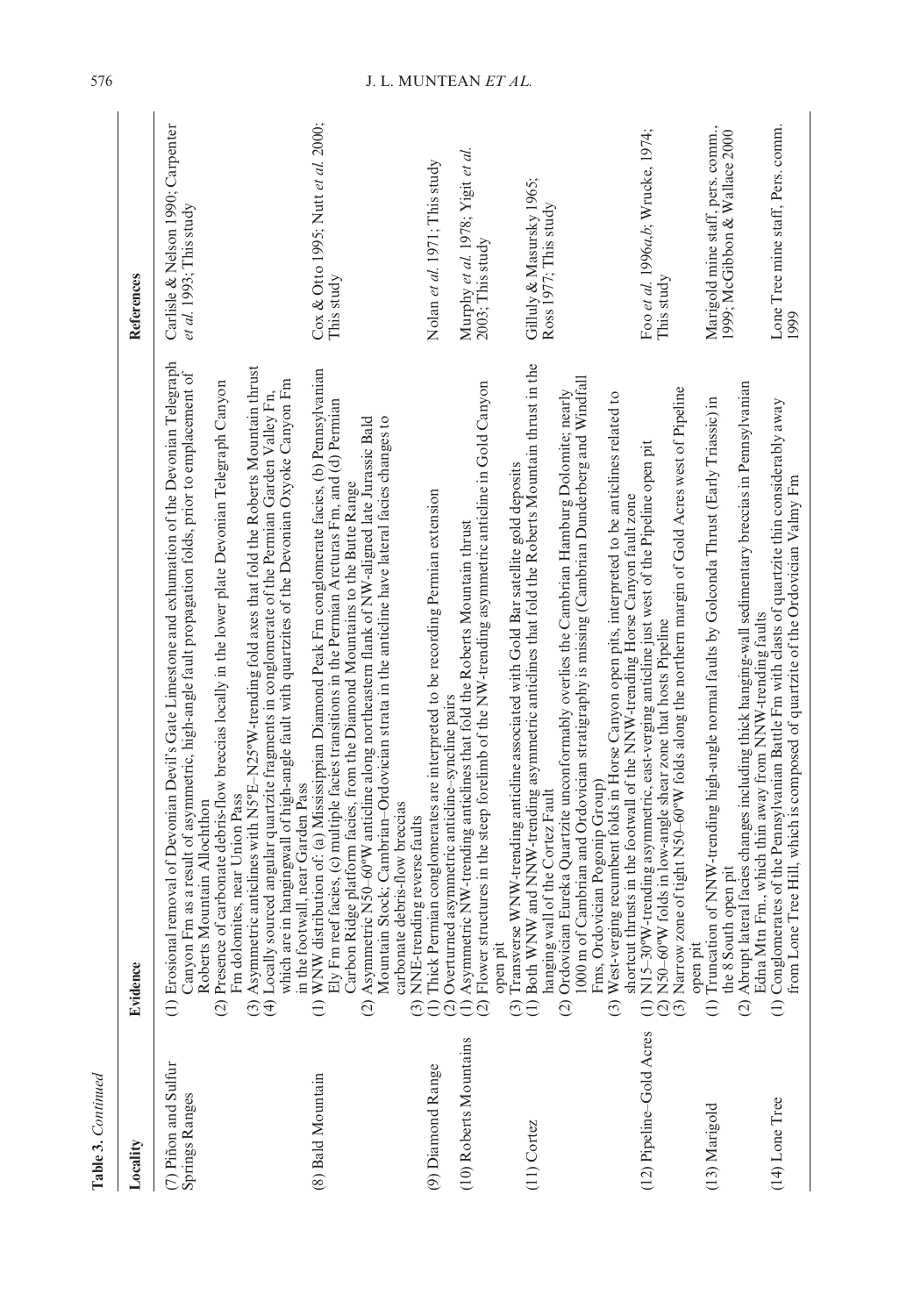| ocality.                                               | Evidence                                                                                                                                                                                                                                                                                                                             | References                                      |
|--------------------------------------------------------|--------------------------------------------------------------------------------------------------------------------------------------------------------------------------------------------------------------------------------------------------------------------------------------------------------------------------------------|-------------------------------------------------|
| 15) Edna Mountains                                     | (2) Conglomerates of the Pennsylvanian Battle Fm thin considerably toward axes of WNW-trending<br>folds, suggesting palaeotopographic high<br>(3) NNW-trending reverse fault that places Cambrian Preble Fm up against Ordovician Va<br>(1) Pennsylvanian Highway Limestone thins out in hanging walls away from NNW-trending faults | Erickson & Marsh 1974a.b.<br>This study         |
| 16) Jerritt Canyon                                     | 1) 'Floating island' in the footwall of the WNW-trending New Deep Fault in the Murray Mine                                                                                                                                                                                                                                           | Hofstra et al. 1999; Dewitt 2001;<br>Jones 2005 |
| oquima ranges)<br>$(17)$ Austin area<br>$(Toiyabe$ and | (3) WNW faults interpreted as lateral ramps to SE-directed thrusting and duplexing<br>(1) WNW-trending monoclines that overprint the prominent NNE structural trend in the ranges<br>(2) Cambrian to Early Mississippian strata and<br>2) WNW faults are filled by 320 Ma andesite dykes                                             | Smith & Miller, 1990<br>McKee, 1968, 1976;      |
| southern Shoshone<br>18) Ravenswood<br>Range)          | $(1)$ NW-trending asymmetric anticline and monoclines that overprint the prominent NNE structural<br>rend in the range and fold Roberts Mountain Thrust<br>local mafic lava flows                                                                                                                                                    | This study                                      |

**Table 3.**

*Continued*

into imbricate fans, which can be termed in a descriptive sense a 'flower structure'. Such flower structures in Nevada have commonly been attributed to strike-slip faulting (e.g. Lauha 1998; Williams *et al.* 2000). Thrusts like this can create 'floating islands' (Fig. 2c). When a later phase of normal motion along the inverted fault takes place, as during Teritary extension in Nevada. The hanging wall is dropped down and a wedge of older rocks is created between younger rocks in a triangular-shaped zone of deformation. If a footwall shortcut thrust does not form and movement of the hanging wall along the original normal fault ceases, upright to inclined, tight to isoclinal, symmetrical folds can form in the hanging wall.

Many of the inversion geometries illustrated in Figure 2 and listed in Table 2 are present in north–central Nevada and are described in this paper; namely, fault-propagation folds, flower structures and floating islands. However, none of these features are unique to inversion. As pointed out by Cooper *et al.* (1989), inversion cannot be unequivocally recognized unless folded growth sequences are present. Therefore, except for growth fault sequences, either folded or unfolded, few if any of the features in Tables 1 and 2 prove the existence of Palaeozoic normal faults. This paper does not fully document any folded growth sequences. However, it is believed that the presence of several features in Tables 1 and 2 at given localities in Figure 1 is highly suggestive of a Palaeozoic normal fault, and, at a minimum, Palaeozoic normal faults and subsequent inversion of those faults should be considered as a viable hypothesis to explain the observed features. Table 3 lists the localities numbered in Figure 1 and the corresponding, supporting evidence for Palaeozoic normal faults. Next, more detailed evidence is presented for Palaeozoic normal faults at Garden Pass, in the northern Carlin trend, and in the Getchell district.

## *Garden Pass*

At Garden Pass (Fig. 1), a half-graben bounded by a west-dipping fault contains conglomerates, sandstones and sandy limestones of Permian age (Garden Valley Formation) (Figs 3 and 4). The Permian rocks rest on the Ordovician Vinini Formation, which is in the upper plate of the Roberts Mountain Thrust. In the footwall of the fault are Devonian dolomites and locally quartzites that are in the lower plate of the Roberts Mountain Thrust. Within the Permian rocks there is a prominent conglomerate that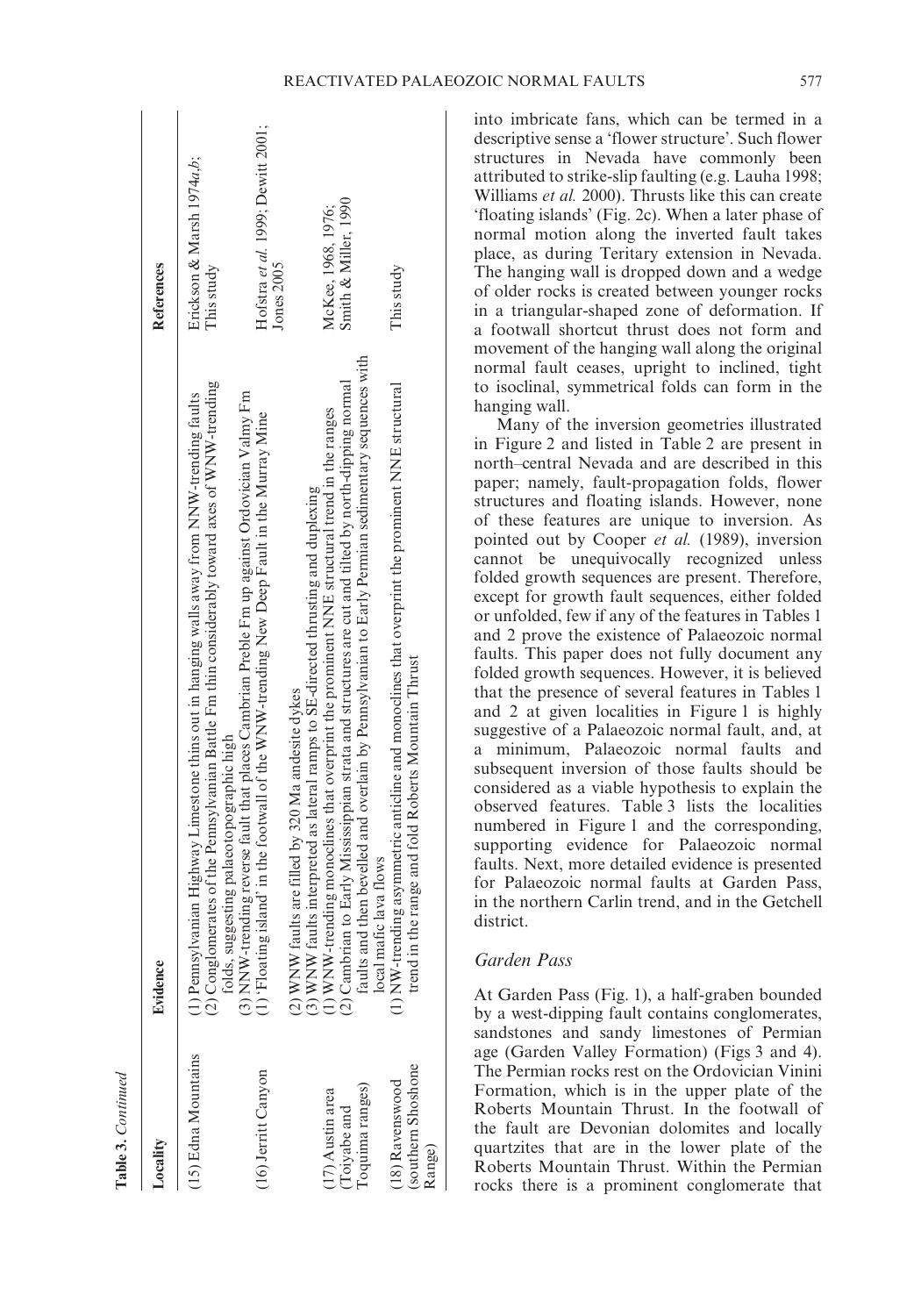

**Fig. 3.** Map of Garden Pass area completed during this study, showing location of cross-section in Figure 4. Coordinates are UTM metres (NAD 27, Zone 11). (See text for discussion.)



**Fig. 4.** Cross-section of Garden Pass area looking N15°W.

contains angular, pebble- to cobble-sized clasts of quartzite that appear to be identical to the Devonian quartzite in the footwall, strongly suggesting fault growth during the Permian. The Permian rocks were subsequently folded into a hanging-wall anticline during Mesozoic compression, as interpreted in Figure 5. There are continuations of this fault or similar faults all along the western edge of the ranges, north of Garden Valley Pass (Fig. 1).

#### *Northern Carlin trend*

First, evidence for inversion of a buried Palaeozoic (or older) normal fault zone at the scale of the entire Carlin trend (Fig. 1) comes from regional inspection of fold axes. Evans & Theodore (1978) first demonstrated that the Carlin trend corresponds to a zone of anomalously trending fold axes. Outside the Carlin trend fold axes trend mostly NNE, fairly typical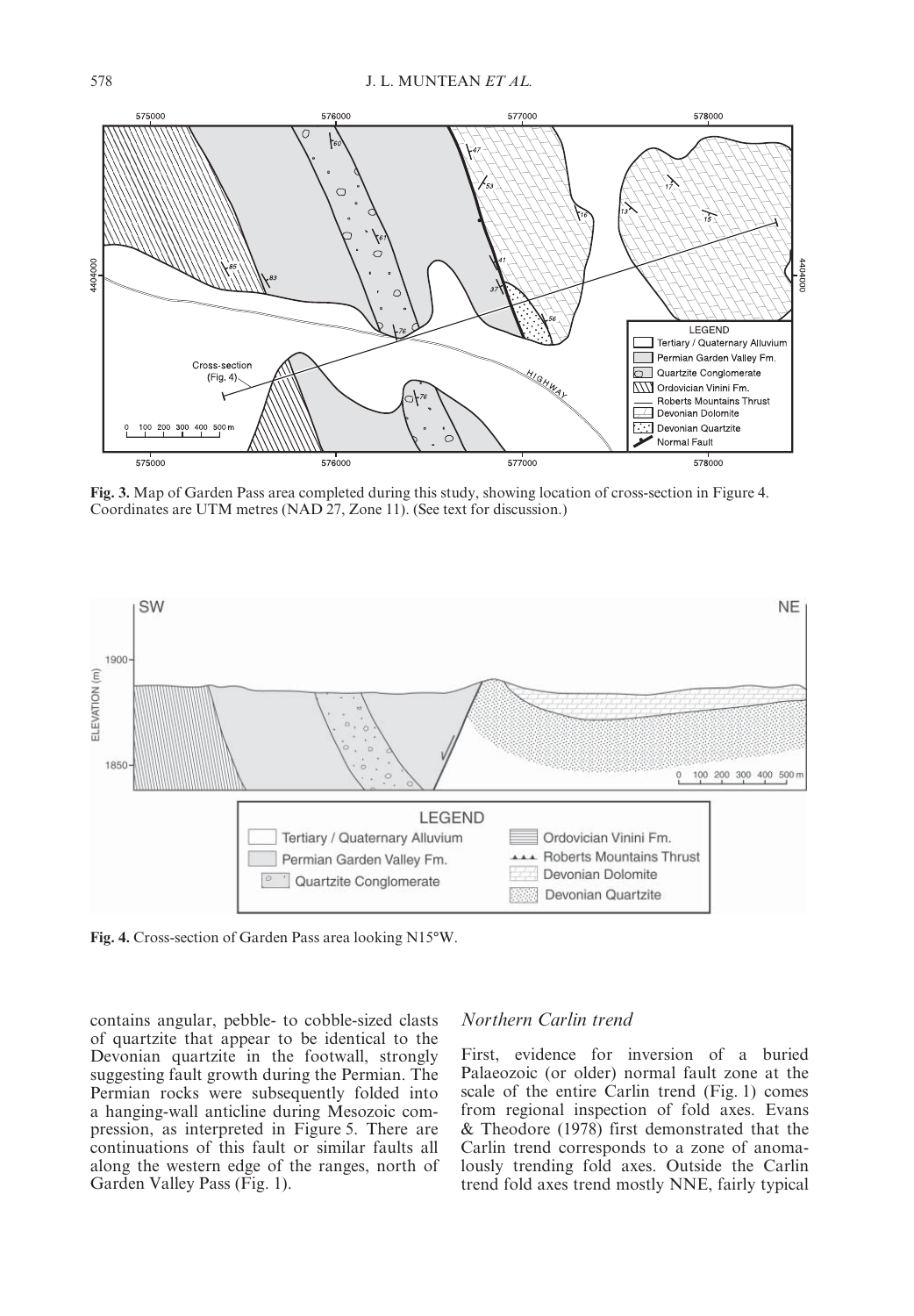

**Fig. 5.** Schematic cross-section of Garden Pass area, illustrating interpreted development of inversion structures at Garden Pass. Top: partially restored cross-section showing original Permian normal fault. Bottom: development of fault-propagation fold during Mesozoic inversion. See text for discussion.

of folds associated with the Antler Orogeny and subsequent compressional events. However, within the Carlin trend, in a zone  $\lt 10$  km wide, fold axes trend NW, parallel to the alignment of Carlin-type gold deposits.

Ample stratigraphic evidence for Palaeozoic normal faulting exists in the northern Carlin trend (Figs 1 and 6). Northwest of the Post-Betze open pit, Palaeozoic normal faulting is suggested by a rapid facies change over a distance of <800 m across a WNW-trending boundary (Armstrong *et al.* 1998; Griffin 2000; Moore 2001; Bettles 2002). Massive oolitic, fossiliferous limestones of the Devonian Bootstrap Limestone, indicative of shallow high-energy conditions, occur to the NE. To the SW, laminated muddy limestones and debris-flow breccias of the time-equivalent Popovich Formation indicate a transition to deeper water. At the Meikle Mine, a prominent pillar of Bootstrap Limestone in the footwall of the Post Fault is surrounded by carbonate debris-flow breccias (Volk *et al.* 1995). Such relationships are characteristic of reefs forming on the tops of tilted fault blocks (see Enos & Moore 1983). Gold-bearing sedimentary exhalative sulphide occurrences in the Popovich Formation (Emsbo *et al.* 1999) also suggest the presence of synsedimentary faulting.

Examples of fold geometries in the northern Carlin trend, consistent with inversion, are

illustrated with cross-sections in Figure 7. At the Rodeo Mine (Fig. 7a), the N30ºW-trending Ernie Anticline is a tight asymmetric west-verging fold in the hanging wall of the parallel Ernie Fault, which is a reverse fault (Baschuk 2000). The vergence is anomalous in that most folds associated with the Antler and subsequent orogenies are east-verging. The Ernie Fault can be interpreted as a footwall shortcut thrust associated with inversion of the Post Fault. The Post Fault was later reactivated in the Tertiary with a significant normal component, resulting in a 'floating island' preserved between the Ernie and Post faults. The parallel Post Anticline in the Post-Betze open pit and the Tuscarora Anticline, to the south in the Genesis open pit, are analogous to the Ernie Anticline.

At West Bazza (Fig. 7b), a series of N60– 70ºW-trending high- and low-angle southdipping faults, with a characteristic radiating geometry, has been interpreted as a flower structure, related to strike-slip faulting (Lauha 1998). The geometry is interpreted here as a radiating array of shortcut thrusts. These faults have parallel-trending, asymmetric north-verging anticlines in their hanging walls. Again, as at Rodeo, there are characteristic 'floating islands', where reverse motion is preserved in the hanging wall of the lower-angle shortcut thrusts but not in the hanging wall of the original higher-angle normal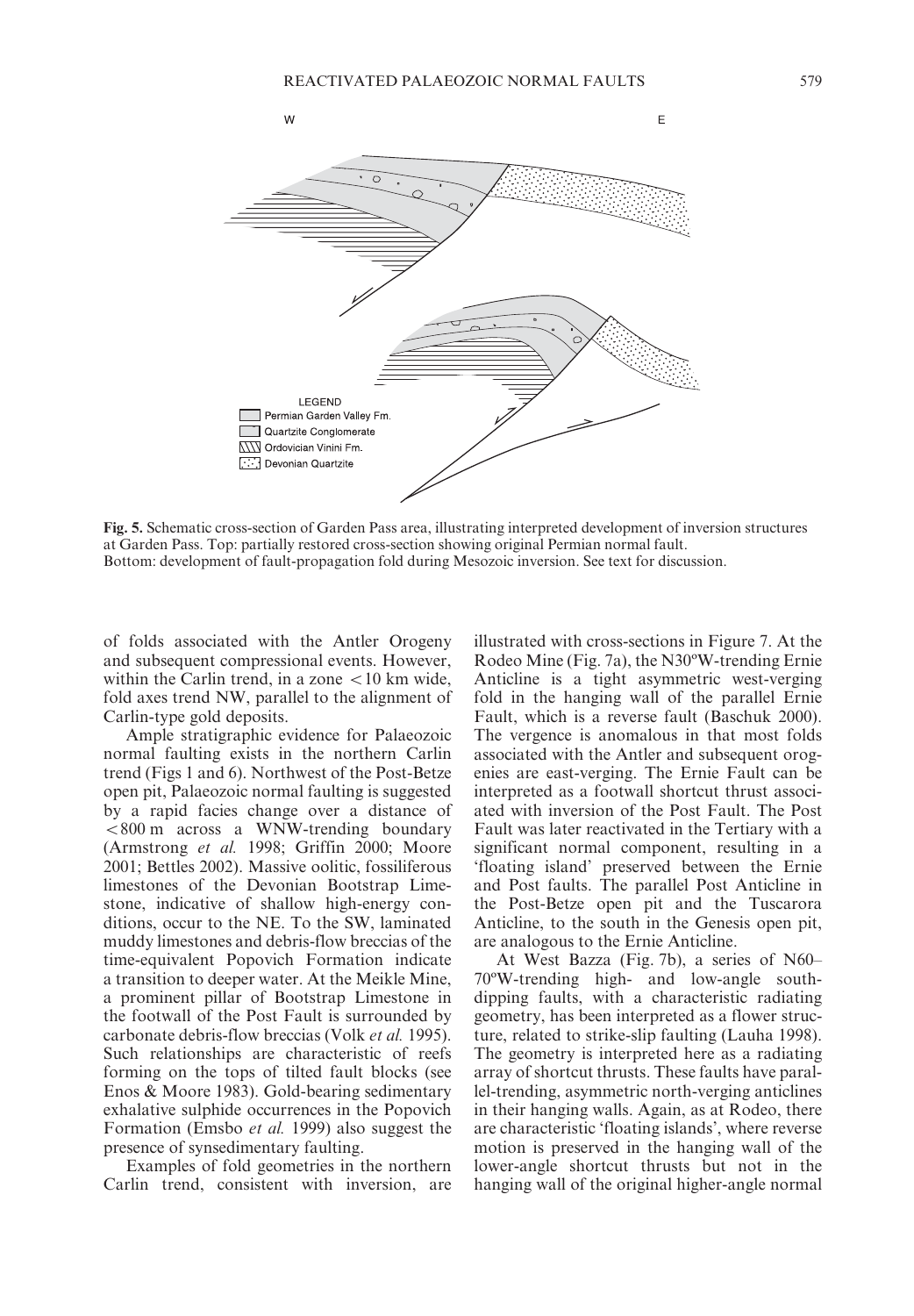

**Fig. 6.** Map of the northern Carlin trend, modified from Bettles (2002) and Moore (2002), showing the location of interpreted Palaeozoic normal faults and cross-sections (Fig. 7) discussed in text.

fault. The shortcut thrusts are locally intruded by Jurassic dykes, indicating that the structure is at least Jurassic in age (Lauha 1998). The flower structure in the West Bazza Pit is parallel, but with opposite vergence, to the Betze Anticline, a main ore-control in the Post-Betze open pit. The Betze Anticline has been related to the emplacement of the Jurassic Goldstrike Stock (Leonardson & Rahn 1996); however, the folds predate the Goldstrike Stock, as argued by Moore (2001). Both the West Bazza and Betze anticlines are interpreted to be related to reactivation of Palaeozoic WNW-trending faults that developed along the southern boundary of the Bootstrap Limestone shelf.

#### *Getchell*

As for the northern Carlin trend, evidence for both NNW- and WNW-trending Palaeozoic normal faults is present in the Getchell district (Figs 1 and 8). A lower sequence of pillow basalt and underlying sedimentary debris-flow breccias of Cambrian–Ordovician age has a sharp N70ºW southern margin that is an important ore control to the Turquoise Ridge deposit (Fig. 8). The margin occurs along the northern limb of a monocline that is interpreted to have formed by syndepositional reactivation of an underlying north-dipping, WNW-trending Palaeozoic normal fault (Placer Dome Exploration, pers.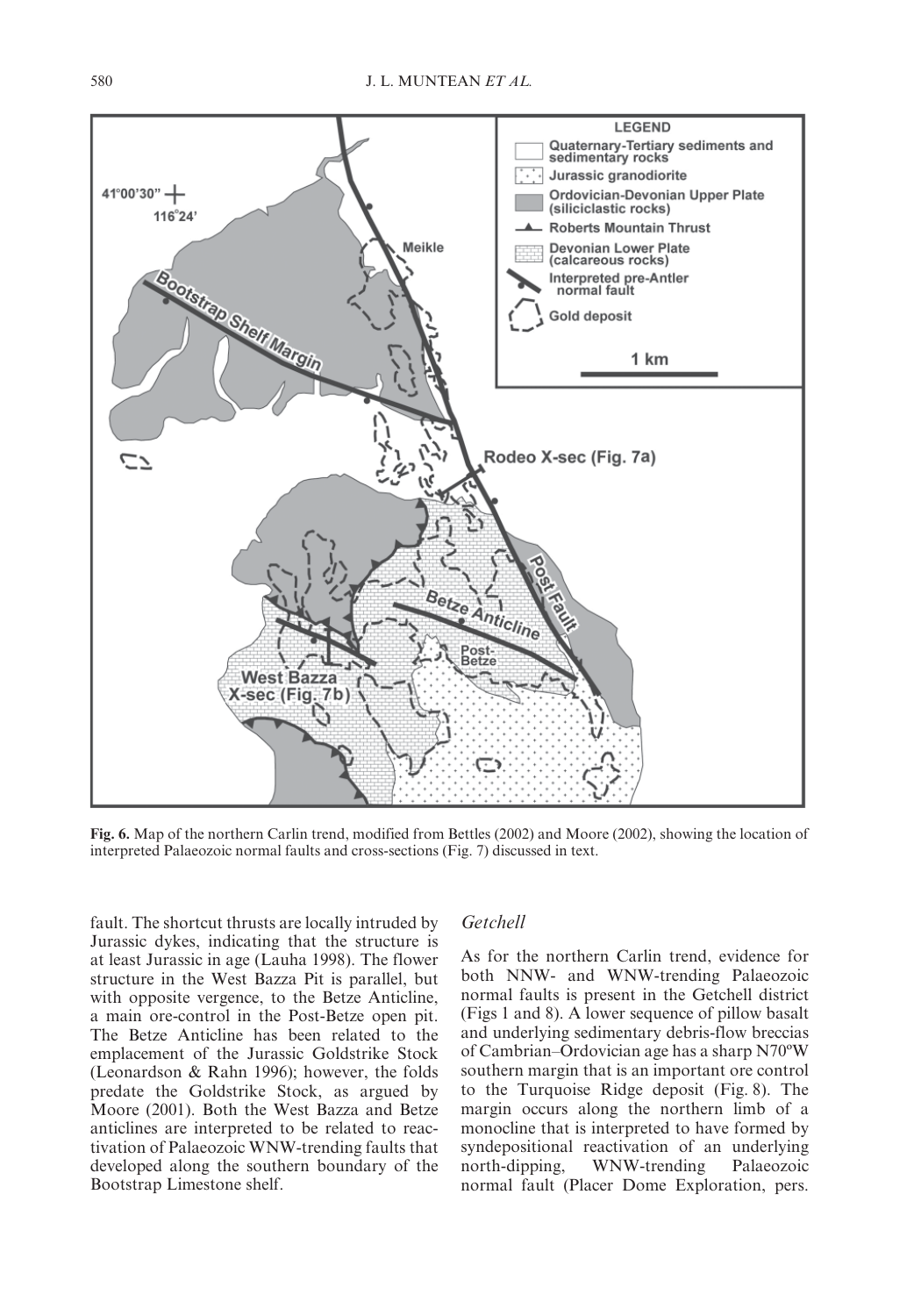

**Fig. 7.** Examples of inverted Palaeozoic normal faults in the northern Carlin trend. Bold lines are the interpreted inversion-related faults. (**a**) Cross-section of the Rodeo deposit looking N30°W, modified from Baschuk (2000). The Ernie Fault is interpreted to be a shortcut thrust related to inversion of the Post Fault as represented by the interpreted projections of the faults below the box enclosing the cross-section. The reverse separation on the Ernie Fault and the tight asymmetric anticline in its hanging wall should be noted; and that the top of the cross-section is *c*. 250 m below the surface. The section is based on fans of closely spaced underground core holes, which are not shown here, but were shown by Baschuk (2000). (**b**) Cross-section of the West Bazza pit looking east, modified from Lauha (1998). The radiating array of shortcut thrusts (bold lines), which shows net contraction, should be noted. The Palaeozoic normal fault, to the right, shows net extension. All of the faults have hanging wall anticlines.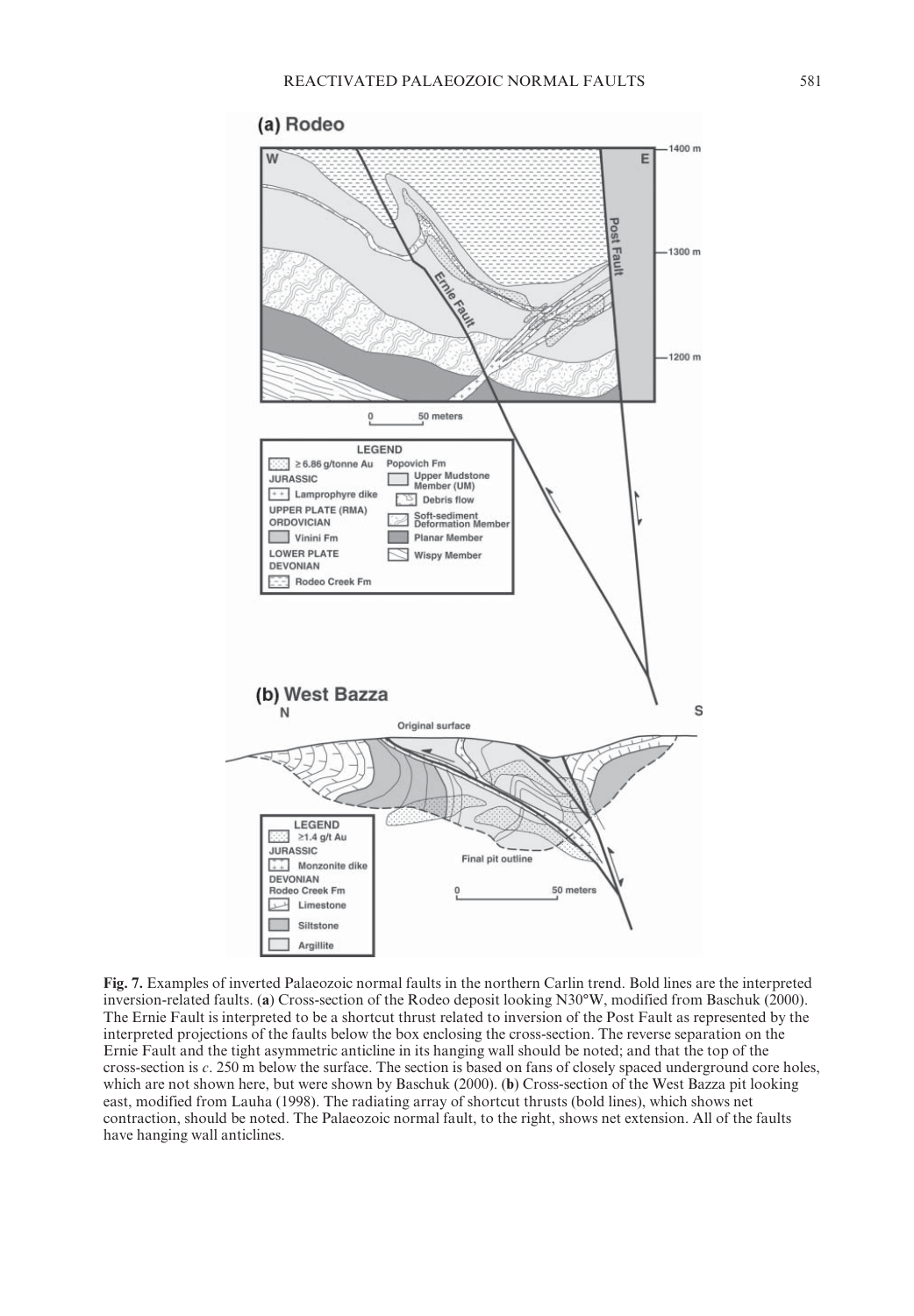

**Fig. 8.** Geological map of the Getchell–Twin Creeks area, based mostly on mapping by Hotz & Willden (1964) and unpublished mapping by Placer Dome geologists. The map shows location of interpreted Palaeozoic normal faults discussed in the text and the location of the cross-section shown in Figure 9.

comm., 1999; Fig. 9). In addition, folded growth sequences along east-dipping faults with NNW strikes, such as the Getchell Fault, are interpreted from seismic sections. At the Twin Creeks gold deposit, just to the east, the asymmetric NWtrending, east-verging Conelea Anticline, located in the hanging wall of the parallel Lopear Thrust (Bloomstein *et al.* 1991), is a fault-propagation fold, interpreted here to be the result of inversion of a west-dipping NNW-trending normal fault. The Conelea Anticline is truncated by what was interpreted by Breit *et al.* (2005) to be the Roberts Mountain Thrust.

Post-Antler reactivation of the Getchell Fault is evident in the Pennsylvanian–Permian Etchart Limestone. The Etchart Limestone appears to be substantially thicker east of the Getchell Fault and contains abundant interbeds of quartzite pebbles (Fig. 8). The pebbles appear to be derived from Cambrian and Ordovician quartzite located in the footwall of the Getchell Fault, suggesting that there was fault growth during deposition of the Etchart Limestone. The Etchart Limestone was broadly folded (*c*. 2 km wavelengths) along NE-trending axes during the Golconda and/or

subsequent Mesozoic orogenies, but inversion is evident in a narrow zone of tight, symmetrical NNW-trending folds in the Etchart Limestone in the hanging wall of the parallel west-dipping Midway Fault (Fig. 8).

### **Relationship between Palaeozoic normal faults and Carlin-type deposits**

Comparisons demonstrate a remarkable similarity between Carlin-type deposits in all districts in Nevada (Cline *et al.* 2005). Although isotopic differences suggest different fluid sources at some deposits, detailed studies show that all districts display broadly similar styles of mineralization and alteration over vertical scales of at least 1 km and up to 20–35 km laterally in individual districts. The large hydrothermal systems responsible for Carlin-type gold deposits are characterized by low-salinity fluids (mostly  $c$ , 2–3 wt $\%$ NaCl equivalent), moderate  $CO<sub>2</sub>$  contents  $(<$  4 mol%), high Au/Ag ratios, high Au/base metal ratios, a Au–As–Hg–Sb association, moderate temperatures (180 and 240 ºC), a lack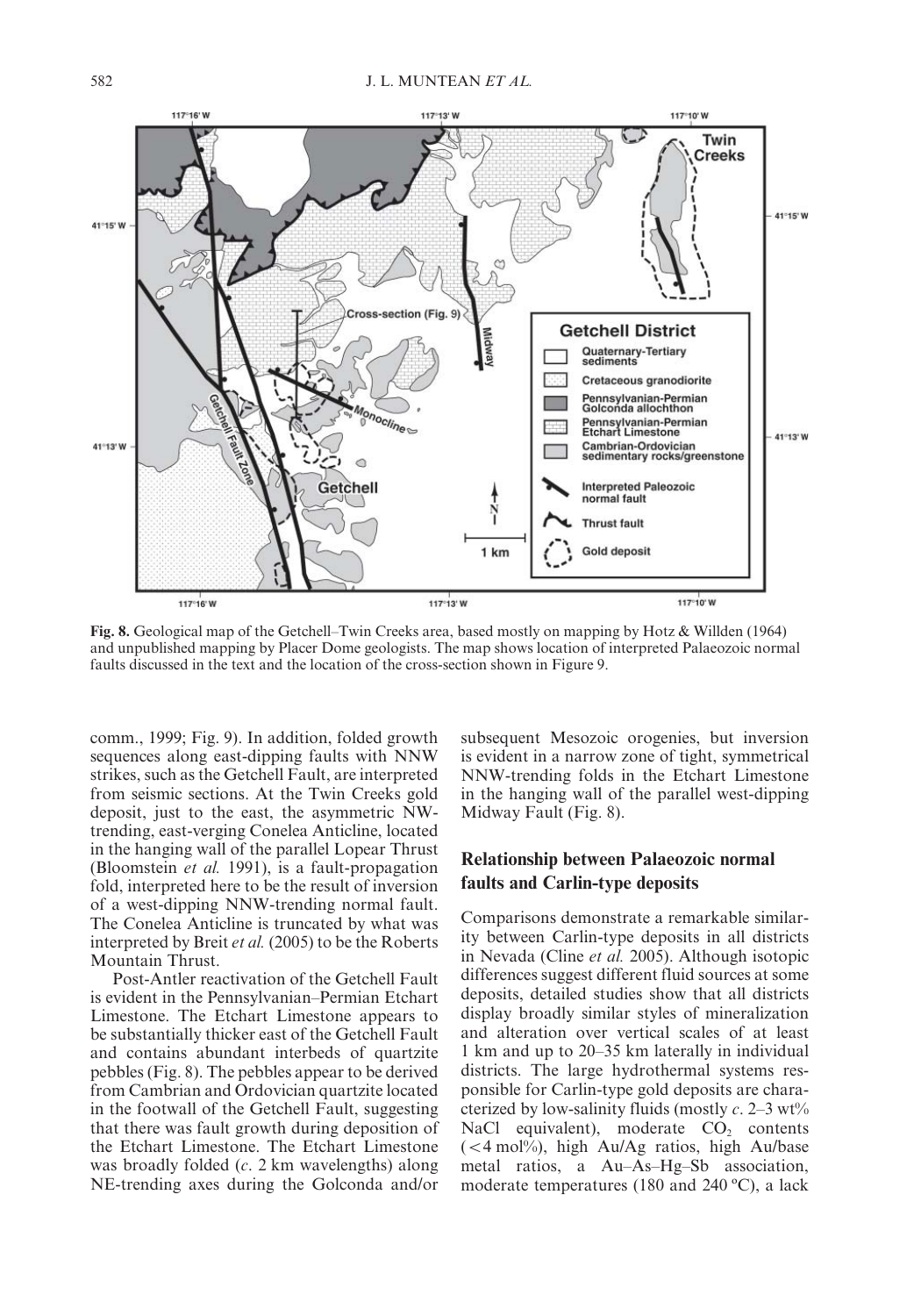

**Fig. 9.** North–south section (867600E) looking west through the north part of the Turquoise Ridge deposit at Getchell based on work completed during this study, showing WNW-trending monocline. As discussed in the text, the monocline is interpreted to have formed by syndepositional normal reactivation of an underlying normal fault. The monocline formed the margin to a basin that filled initially with carbonate debris-flow breccias and then with pillow basalt. The section is based on surface core holes (not shown) spaced 30 m apart.

of consistent alteration and metal zoning, and a coincidence with regional thermal events (see Hofstra & Cline 2000; Cline *et al.* 2005). These characteristics are broadly consistent with other hydrothermal systems that form other types of large 'gold-only' deposits in the world, such as orogenic gold deposits. As originally pointed out by Phillips & Powell (1993), such deposits form from a uniform ore fluid that required a large and uniform source. They suggested that deep crustal-scale processes could best generate such a fluid. Although most stable isotope data indicate exchanged meteoric waters as the

main source of hydrothermal fluids, data from Getchell and the Deep Star deposit in the northern Carlin trend point towards a magmatic or metamorphic fluid source (Cline & Hofstra 2000; Heitt *et al.* 2003). The fluid source may be exchanged meteoric, magmatic or metamorphic, rather than having a local source associated with epizonal stocks and shallow convecting meteoric water, such as a porphyry-related hydrothermal system that would exhibit strong lateral zoning patterns in metals and alteration (i.e. Sillitoe & Bonham 1990). Cline *et al.* (2005) concluded that hydrothermal fluids, responsible for the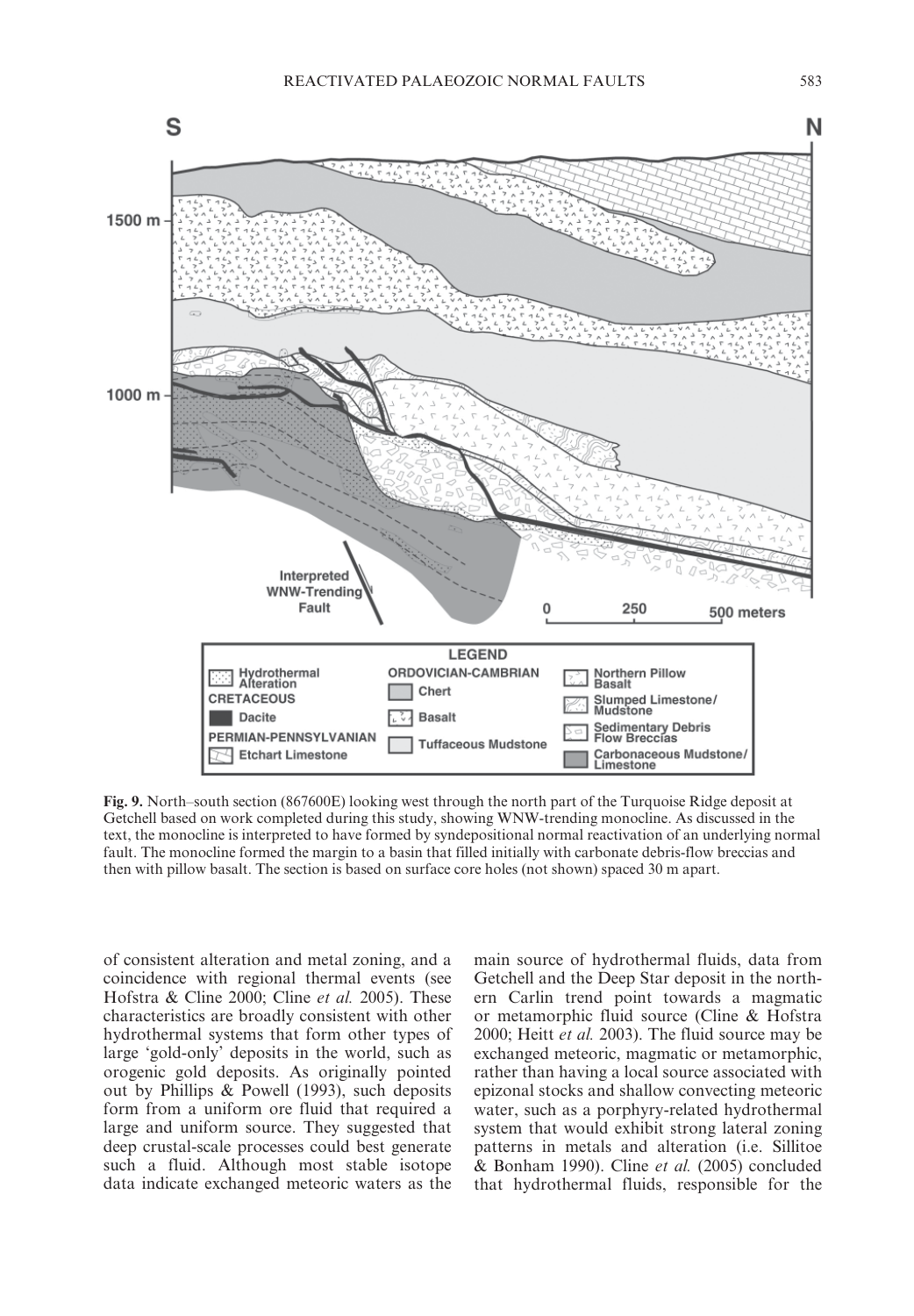formation of Carlin-type deposits, had their origins during removal of the Farallon slab below north–central Nevada in the Eocene, which promoted deep crustal melting, prograde metamorphism and devolatilization, thus generating deep, primitive fluids. In the upper crust, ore fluids were then diluted by exchanged meteoric waters, prior to depositing gold within a few kilometres of the surface.

Figure 1 shows a close spatial correlation between the proposed Palaeozoic normal faults and the location of Carlin-type gold deposits. Zones of Palaeozoic normal faults are coincident with the Carlin and Battle Mountain–Eureka trends. There is an inherent bias because this study focused on mine areas where the exposure is better and there is much more information. However, Figure 1 also shows proposed Palaeozoic normal faults well away from known mines. As shown in Figure 1 and described in Table 3, Palaeozoic normal faults that have been identified in this study mostly trend NNW (N0–30ºW) and WNW (N50–70ºW). Studies of rift strata and dyke swarms in the Rocky Mountains, the Colorado Plateau and the Mid-continent indicate that WNW-trending faults originally formed during a rifting event between 1.1 and 1.3 Ga, and formation of north-trending faults and reactivation of WNW-trending faults occurred between 0.7 and 0.9 Ga (Marshak *et al.* 2000; Timmons *et al.* 2001). Thorman & Ketner (1979) first pointed out evidence for N50–70ºWtrending basement faults of probable Proterozoic origin in northeastern Nevada (e.g. Wells Fault) based on offset of regional stratigraphic and structural features.

The coincidence of these Proterozoic features with the Palaeozoic faults identified in this study, strongly suggests that the faults are linked at depth with basement faults, formed during continental rifting of western North America in Proterozoic times and were continually reactivated in the Early Palaeozoic during the formation of the continental margin. Such basement-penetrating, linked high-angle fault systems probably have a greater vertical extent than later faults and served as the main collecting points and conduits for deep, gold-bearing crustal fluids responsible for Carlin-type mineralization in the Eocene. Inversion of these fault systems during the Antler and subsequent orogenies commonly resulted in structural culminations, especially where NNW- and WNN-trending Palaeozoic normal faults intersect. Subsequent erosion of these culminations led to the currently observed windows of lower plate rocks. The superimposition of these structural culminations over Palaeozoic normal

faults created an optimal setting for the formation of Carlin-type gold deposits.

This paper would not be possible without the support and contributions of many geologists. From Placer Dome, including the Cortez, Bald Mountain, and Turquoise Ridge mines, we would like to acknowledge J. Thorson, R. Conelea, P. Klipfel, A. Norman, R. Marcio, V. Chevillon, G. Edmondo, R. Hays, K. Balleweg, J. Hebert, T. Thompson, J. Brady, S. Thomas, D. Bahrey, K. Wood and A. Dorff. We especially acknowledge A. Jackson and E. Gonzales-Urien of Placer Dome for suggesting the study and supporting it to its completion. The mine staffs of Newmont Mining, Barrick Gold, Anglo Gold, and Glamis Gold are congratulated for graciously giving mine tours and publishing data from their properties. J.L.M. is especially grateful to Placer Dome, specifically W. Howald and G. Hall, for allowing publication of these data and concepts that were generated with his colleagues during his tenure with Placer Dome as an exploration geologist. We also thank C. Thorman and E. Nelson for their constructive reviews of the manuscript. Also, J.L.M. will be eternally indebted to Mike Coward for opening his eyes to the forest as well as the trees.

#### **References**

- AREHART, G. B., CHAKURIAN, A. M., TRETBAR, D. R., CHRISTENSEN, J. N., MCINNES, B. A. & DONELICK, R. A. 2003. Evaluation of radioisotope dating of Carlin-type deposits in the Great Basin, Western North America, and implications for deposit genesis. *Economic Geology*, **98**, 235–248.
- ARMSTRONG, A. K., THEODORE, T. G., OSCARSON, R. L. *et al.* 1998. Preliminary facies analysis of Silurian and Devonian autochthonous rocks that host gold along the Carlin trend, Nevada. United States. *In*: TOSDAL, R. M. (ed.) *Contributions to the Gold Metallogeny of Northern Nevada.* US Geological Survey Open-File Report, **98–338**, 38–68.
- BASCHUK, G. J. 2000. Lithological and structural ore controls within the upper zone of Barrick's Rodeo deposit, Eureka County, Nevada. *In*: CLUER, J. K., PRICE, J. G., STRUHSACKER, E. M., HARDYMAN, R. F. & MORRIS, C. L. (eds) *Geology and Ore Deposits 2000: the Great Basin and Beyond*. Geological Society of Nevada, Reno, 989–1001.
- BETTLES, K. 2002. Exploration and geology, 1962 to 2002, at the Goldstrike property, Carlin trend, Nevada. *In*: GOLDFARB, R. J. & NIELSEN, R. L. (eds) *Integrated Methods for Discovery: Global Exploration in the Twenty-first Century*. Society of Economic Geologists Special Publications, **9**, 275–298.
- BLOOMSTEIN, E. I., MASSINGILL, G. L., PARRATT, R. L. & PELTONEN, D. R. 1991. Discovery, geology, and mineralization of the Rabbit Creek gold deposit, Humboldt county, Nevada. *In*: RAINES, G. L., LISLE, R. E., SCHAFER R. W., & WILKINSON, W. H. (eds) *Geology and Ore Deposits of the Great Basin*. Geological Society of Nevada, Reno, 821–843.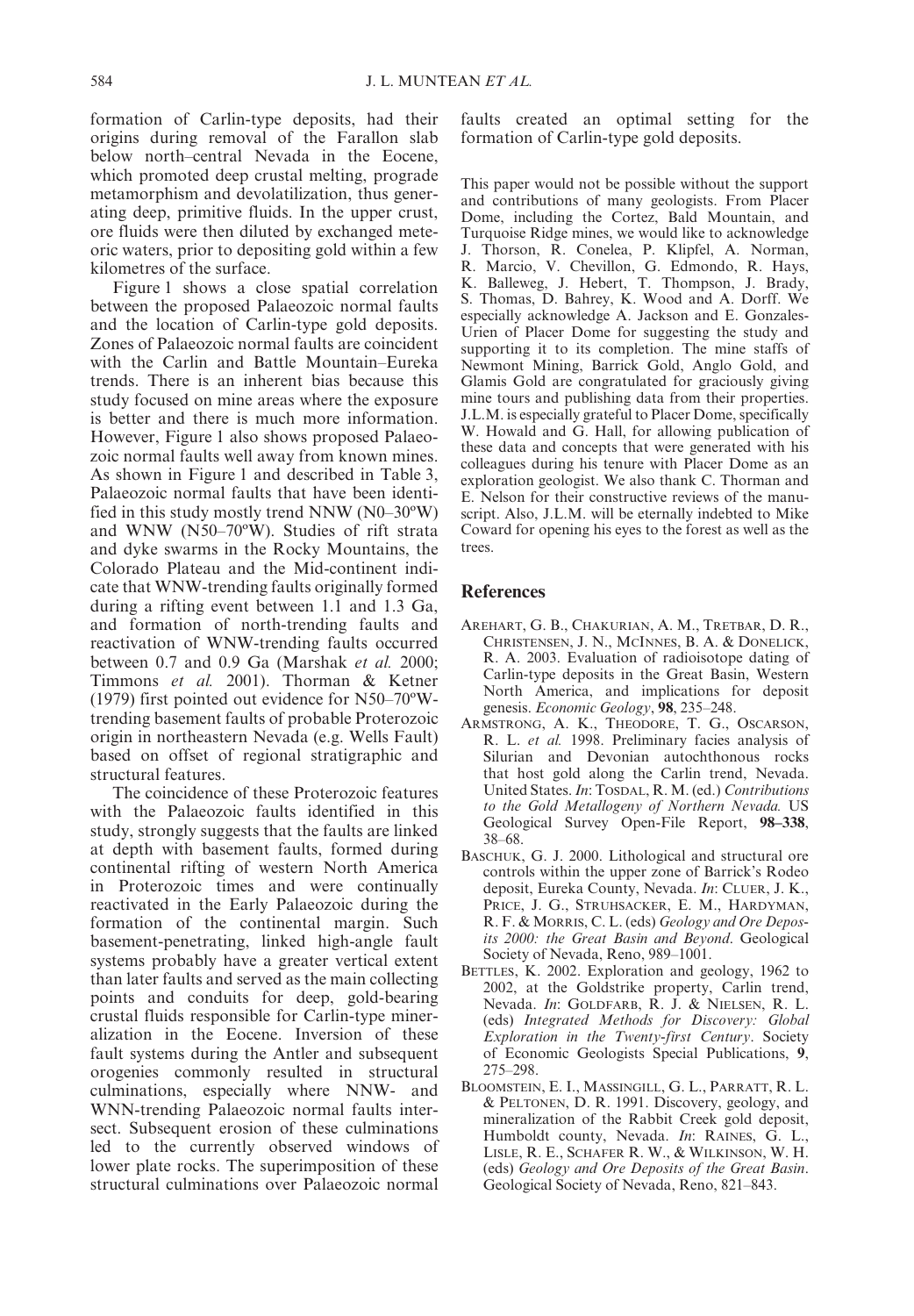- BOND, G. C., CHRISTIE-BLICK, N., KOMINZ, M. A. & DEVLIN, W. J. 1985. An early Cambrian rift to post-rift transition in the Cordillera of western North America. *Nature*, **316**, 742–745.
- BREIT, F. J., RESSEL, M. W., ANDERSON, S. D. & MARNIE-MUIRHEAD, E. M. 2005. Geology and gold deposits of the Twin Creeks Mine, Humboldt County, Nevada. *Field Trip Guidebook 4, Sediment-Hosted Gold Deposits of the Getchell District, Nevada. Symposium 2005 Window to the World*. Geological Society of Nevada, Reno, 77–102.
- BURCHFIEL, B. C., COWAN, D. S. & DAVIS, G. A. 1992. Tectonic overview of the Cordilleran orogen in the western United States. *In*: BURCHFIEL, B. C., LIPMAN, P. W., & ZOBACK, M. L. (eds) *The Geology of North America, the Cordilleran Orogen: Conterminous U.S.* Geological Society of America Decade in North American Geology Series, **G-3**, 9–56.
- CARLISLE, D. & NELSON, C. A. 1990. *Geologic Map of the Mineral Hill Quadrangle, Nevada*. Nevada Bureau of Mines and Geology Map, **97**.
- CARPENTER, J. A., CARPENTER, D. G. & DOBBS, S. W. 1993. Structural analysis of the Pine Valley area, Nevada. *Nevada Petroleum Society 1993 Field Conference Guidebook*, 9–49. Nevada Petroleum Society, Inc, Reno, Nevada.
- CHRISTIANSEN, R. L. & YEATS, R. S. 1992. Post-Laramide geology of the U.S. Cordilleran region. *In*: BURCHFIEL, B. C., LIPMAN, P. W. & ZOBACK, M. L. (eds) *The Geology of North America, the Cordilleran Orogen: Conterminous U.S.* Geological Society of America, Decade in North American Geology Series, **G-3**, 261–406.
- CLINE, J. S. & HOFSTRA, A. H. 2000. Ore fluid evolution at the Getchell Carlin-type gold deposit, Nevada, USA. *European Journal of Mineralogy*, **12**, 195–212.
- CLINE, J. S., HOFSTRA, A. H., MUNTEAN, J. L., TOSDAL, R. M. & HICKEY, K. A. 2005. Carlin-type gold deposits in Nevada: critical geologic characteristics and viable models. *In*: HEDENQUIST, J. W., THOMPSON, J. F. H., GOLDFARB, R. J. & RICHARDS, J. P. (eds) *Economic Geology 100th Anniversary Volume*. Society of Economic Geologists, inc, Littleton, Colorado, 451–484.
- COOPER, M. A., WILLIAMS, G. D., DE GRACIANSKY, P. C. *et al*. 1989. Inversion tectonics — a discussion. *In*: COOPER, M. A. & WILLIAMS, G. D. (eds) *Inversion Tectonics*. Geological Society, London, Special Publications, **44**, 335–347.
- COWARD, M. 1994. Inversion tectonics. *In*: HANCOCK, P. L. (ed.) *Continental Deformation*. Permagon, Oxford, 289–304.
- COX, B. E. & OTTO, B. R. 1995. *Interim report for the Bald Mountain–Alligator Ridge regional geologic mapping project*. Unpublished Placer Dome US internal report.
- DAVIS, G. H. 1978. Monocline fold pattern of the Colorado Plateau. *In*: MATTHEWS, V., III (ed.) *Laramide Folding Associated with Basement Block Faulting in the Western United States*. Geological Society of America, Memoirs, **151**, 215–233.
- DEWITT, A. B. 2001. Structural architecture of the Jerritt Canyon district and gold deposits. *In*: SHADDRICK, D. R, ZBINDEN, E., MATHEWSON,

D. C. & PRENN, C. (eds) *Regional Tectonics and Structural Control of Ore: the Major Gold Trends of Northern Nevada*. Geological Society of Nevada Special Publications, **33**, 135–145.

- EMSBO, P., HUTCHINSON, R. W., HOFSTRA, A. H., VOLK, J. A., BETTLES, K. H., BASCHUK, G. J. & JOHNSON, C. A. 1999. Syngenetic Au on the Carlin trend: implications for Carlin-type deposits. *Geology*, **27**, 59–62.
- ENOS, P. & MOORE, C. H. 1983. Fore-reef slope. *In*: SCHOLLE, P. A., BEBOUT, D. G. & MOORE, C. H. (eds) *Carbonate Depositional Environments.* American Association of Petroleum Geologists Memoirs, **33**, 507–538.
- ERICKSON, R. L. & MARSH, S. P. 1974*a*. *Geologic Map of the Iron Point Quadrangle, Humboldt County, Nevada*. US Geological Survey Map, **GQ-1175**.
- ERICKSON, R. L. & MARSH, S. P. 1974*b*. *Geologic Map of the Golconda Quadrangle, Humboldt County, Nevada*. US Geological Survey Map, **GQ-1174**.
- EVANS, J. G. & THEODORE, T. G. 1978. *Deformation of the Roberts Mountains Allochthon in North–Central Nevada.* US Geological Survey, Professional Papers, **1060**.
- FOO, S. T., HAYS, R. C., JR & MCCORMACK J. K. 1996*a*. Geology and mineralization of the Pipeline gold deposit, Lander county, Nevada. *In*: COYNER, A. R. & FAHEY, P. L. (eds) *Geology and Ore Deposits of the American Cordillera*. Geological Society of Nevada, Reno, 95–109.
- FOO, S. T., HAYS, R. C., JR & MCCORMACK J. K. 1996*b*. Geology and mineralization of the South Pipeline gold deposit, Lander county, Nevada. *In*: COYNER, A. R. & FAHEY, P. L. (eds) *Geology and Ore Deposits of the American Cordillera*. Geological Society of Nevada, Reno, 111–121.
- GILLULY, J. & MASURSKY, H. 1965. *Geology of the Cortez Quadrangle, Nevada*. US Geological Survey Bulletin, **1175**.
- GRAUCH, V. J. S., JACHENS, R. C. & BLAKELY, R. J. 1995. Evidence for a basement structure related to the Cortez disseminated gold deposit trend and implications for regional exploration in Nevada. *Economic Geology*, **90**, 203–207.
- GRAUCH, V. J. S., RODRIGUEZ, B. D. & WOODEN, J. L. 2003. Geophysical and isotopic constraints on crustal structure related to mineral trends in north– central Nevada and implications for tectonic history. *Economic Geology*, **98**, 269–286.
- GRIFFIN, G. L. 2000. Paleogeography of late Silurian– Devonian autochthonous carbonates: implications for old faults and intrusive distribution, Goldstrike property, Nevada (abstract). *In*: CLUER, J. K., PRICE, J. G., STRUHSACKER, E. M., HARDYMAN, R. F. & MORRIS, C. L. (eds) *Geology and Ore Deposits 2000: the Great Basin and Beyond*. Geological Society of Nevada, Reno, A8.
- HARLAN, J. B., HARRIS, D. A., MALLETE, P. M., NORBY, J. W., ROTA, J. C. & SAGAR, J. J. 2002. Geology and mineralization of the Maggie Creek District. *In*: THOMPSON, T. B., TEAL, L. & MEEUWIG, R. O. (eds) *Gold Deposits of the Carlin Trend*. Nevada Bureau of Mines and Geology Bulletin, **111**, 115–142.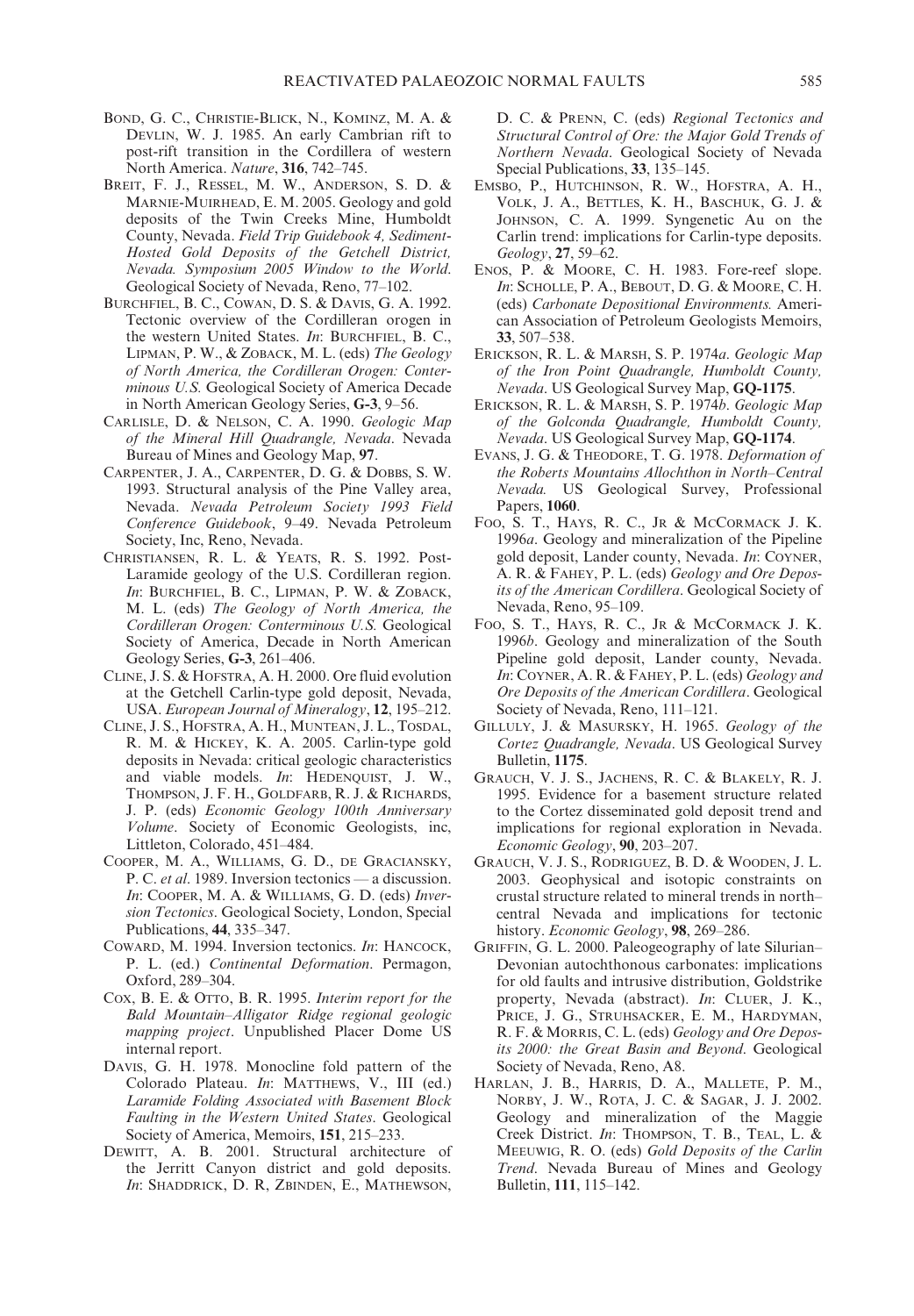- HEITT, D. G., DUNBAR, W. W., THOMPSON, T. B. & JACKSON, R. G. 2003. Geology and geochemistry of the Deep Star gold deposit, Carlin trend, Nevada. *Economic Geology*, **98**, 1107–1136.
- HOFSTRA, A. H. & CLINE, J. S. 2000, Characteristics and models for Carlin-type gold deposits. *In*: HAGEMANN, S. E. & BROWN, P. E. (eds) *Gold in 2000*. Reviews in Economic Geology, **13**, 163–220.
- HOFSTRA, A. H., SNEE, L. W., RYE, R. O. *et al.* 1999. Age constraints on Jerritt Canyon and other Carlin-type gold deposits in the western United States—relationship to mid-Tertiary extension and magmatism. *Economic Geology*, **94**, 769–802.
- HOTZ, P.E. & WILLDEN, R. 1964. *Geology and Mineral Deposits of the Osgood Mountains Quadrangle, Humboldt County, Nevada*. US Geological Survey, Professional Papers, **431**.
- JONES, M. 2005. Jerritt Canyon district Independence Mountains, Elko County, Nevada, gold's at fault. *In:* CALICRATE, T., LEAVITT, E., O'MALLEY, P. & CRAFFORD, E. J. (eds) *Field Trip Guidebook 8, Sediment-Hosted Gold Deposits of the Independence Range, Nevada. Symposium 2005 Window to the World*. Geological Society of Nevada, Reno, 99–122.
- LAUHA, E. A. 1998. The West Bazza pit and its relationship to the Screamer deposit. *In:* KIZIS, J. A. (ed.) *Shallow Expressions of Deep, High-Grade Gold Deposits*. Geological Society of Nevada Special Publications, Reno, **28**, 133–145.
- LEONARDSON, R. W. & RAHN, J. E. 1996, Geology of the Betze–Post gold deposits, Eureka County, Nevada. *In*: COYNER, A. R. & FAHEY, P. L. (eds) *Geology and Ore Deposits of the American Cordillera*. Geological Society of Nevada, Reno, 61–94.
- MARSHAK, S., KARLSTROM, K. & TIMMONS, J. M. 2000. Inversion of Proterozoic extensional faults: An explanation for the pattern of Laramide and Ancestral Rockies intracratonic deformation, United States. *Geology*, **28**, 735–738.
- MCGIBBON, D. H. & WALLACE, A. B. 2000. Geology of the Marigold area, *In*: THEODORE, T. G. (ed.) *Geology of Pluton-related Gold Mineralization at Battle Mountain, Nevada*. Monographs in Mineral Resource Science, Center for Mineral Resources, University of Arizona, **2**, 222–240.
- MCKEE, E. H. 1968. *Geologic Map of the Austin Quadrangle, Lander County, Nevada*. US Geological Survey Map, **GQ-1307.**
- MCKEE, E. H. 1976. *Geology of the Northern Part of the Toquima Range, Lander, Eureka, and Nye Counties, Nevada*. US Geological Survey, Professional Papers, **931.**
- MOORE, S. 2001. Ages of fault movement and stepwise development of structural fabrics on the Carlin trend. *In*: SHADDRICK, D. R., ZBINDEN, E., MATHEWSON, D. C. & PRENN, C. (eds) *Regional Tectonics and Structural Control of Ore: the major Gold Trends of Northern Nevada*. Geological Society of Nevada, Special Publications, **33**, 71–89.
- MOORE, S. 2002. Geology of the northern Carlin trend (map). *In*: THOMPSON, T. B., TEAL, L. & MEEUWIG, R. O. (eds) *Gold Deposits of the Carlin Trend*.

Nevada Bureau of Mines and Geology Bulletin, **111**.

- MURPHY, M. A., MCKEE, E. H., WINTERER, E. L., MATTI, J. C. & DUNHAM, J. B. 1978. *Preliminary Geologic Map of the Roberts Creek Quadrangle, Nevada*. US Geological Survey Open-File Report, 78–376.
- Nevada Bureau of Mines and Geology. 2004. *The Nevada Mineral Industry 2003*. Nevada Bureau of Mines and Geology, Special Publications, **MI-2003**.
- NOLAN, T. B., MERRIAM, C. W. & BREW, D. A. 1971. *Geologic Map of the Eureka Quadrangle, Eureka and White Pine Counties, Nevada.* US Geological Survey Map, **I-612**.
- NUTT, C. J., HOFSTRA, A. H., HART, K. S. & MORTENSEN, J. K. 2000. Structural setting and genesis of gold deposits in the Bald Mountain–Alligator Ridge area, east–central Nevada. *In*: CLUER, J. K., PRICE, J. G., STRUHSACKER, E. M., HARDYMAN, R. F. & MORRIS, C. L. (eds) *Geology and Ore Deposits 2000: the Great Basin and Beyond*. Geological Society of Nevada, Reno, 513–537.
- PHILLIPS, G. N. & POWELL, R. 1993. Link between gold provinces. *Economic Geology*, **88**, 1084–1098.
- POOLE, F. G., STEWART, J. H., PALMER, A. R. *et al.* 1992. Latest Precambrian to latest Devonian time: Development of a continental margin. *In*: BURCHFIEL, B. C., LIPMAN, P. W. & ZOBACK, M. L. (eds) *The Geology of North America, the Cordilleran Orogen: Conterminous U.S.* Geological Society of America, Decade in North American Geology Series, **G-3**, 9–56.
- ROBERTS, R. J. 1951. *Geology of the Antler Peak Quadrangle, Nevada.* US Geological Survey Map, **GQ-10**.
- ROBERTS, R. J. 1960. *Alignment of Mining Districts in North–Central Nevada.* US Geological Survey, Professional Papers, **400-B**, B17–B19.
- ROBERTS, R. J. 1966. *Metallogenic Provinces and Mineral Belts in Nevada.* Nevada Bureau of Mines Report, **13**, A, 47–72.
- RODRIGUEZ, B. D. 1998. Regional crustal structure beneath the Carlin trend, Nevada based on deep electrical geophysical measurements. *In*: TOSDAL, R. M. (ed.) *Contributions to the Gold Metallogeny of Northern Nevada.* US Geological Survey Open-File Report, **98–338**, 15–19.
- ROSS, R. J., JR 1977. Ordovician paleogeography of the western United States. *In*: STEWART, J. H., STEVENS, C. H. & FRITSCHE, A. E. (eds) *Paleozoic Paleogeography of the Western United States.* Pacific Section, Society of Economic Paleontologists and Mineralogists, Pacific Coast Paleogeography Symposium, **1**, 19–38.
- SILLITOE, R. H. & BONHAM, H. F. 1990. Sedimenthosted gold deposits: distal products of magmatic– hydrothermal systems. *Geology*, **18**, 157–161.
- SMITH, D. L. & MILLER, E. L. 1990. Late Paleozoic extension in the Great Basin western United States. *Geology*, **18**, 712–715.
- STENGER, D. P., KESLER, S. E., PELTONEN, D. R. & TAPPER, C. J. 1998. Deposition of gold in Carlintype deposits: the role of sulfidation and decarbonation at Twin Creeks, Nevada. *Economic Geology*, **93**, 201–215.